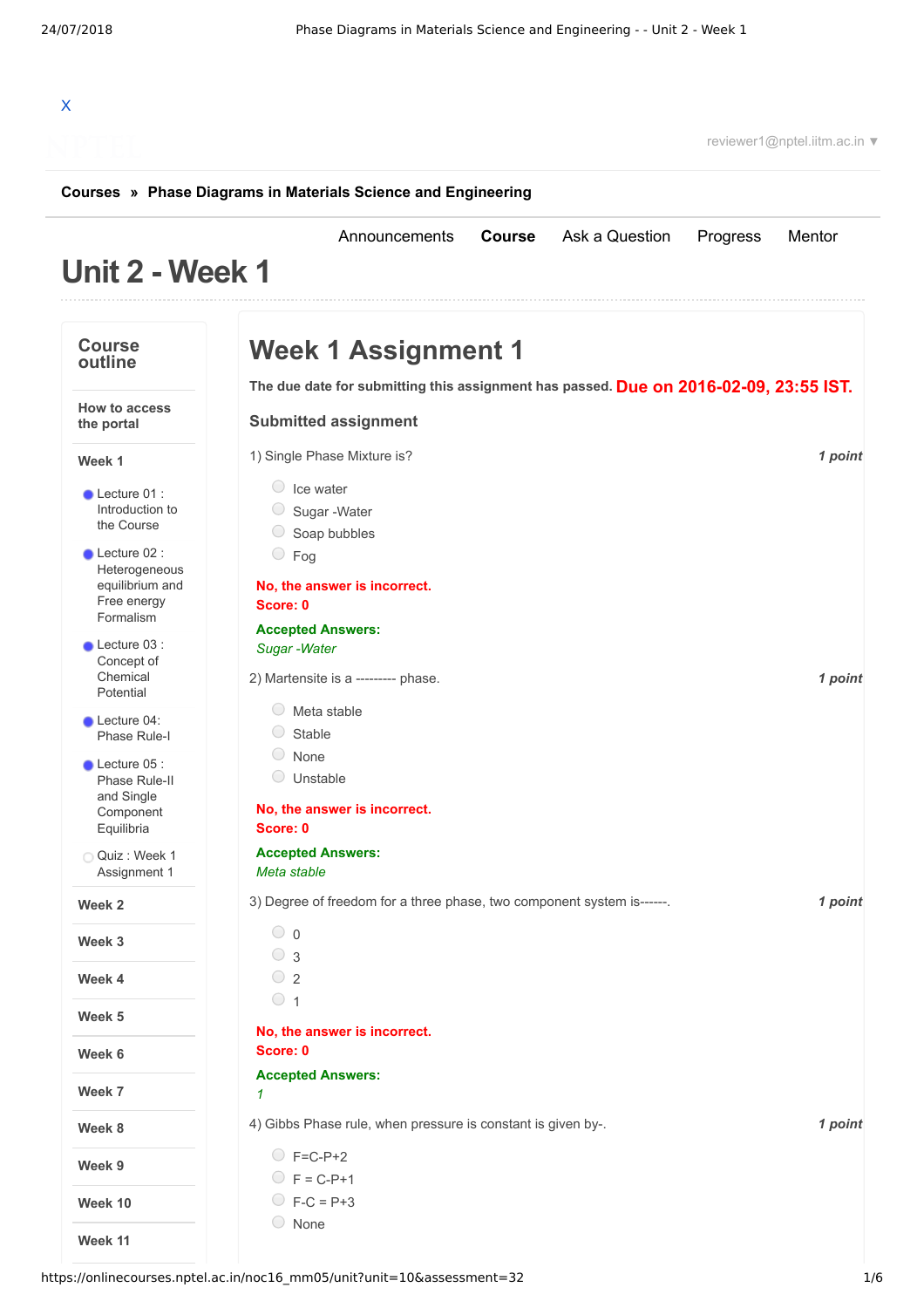| 24/07/2018                            | Phase Diagrams in Materials Science and Engineering - - Unit 2 - Week 1                                                                                           |         |
|---------------------------------------|-------------------------------------------------------------------------------------------------------------------------------------------------------------------|---------|
| Week 12                               | No, the answer is incorrect.<br>Score: 0                                                                                                                          |         |
| Week 13                               | <b>Accepted Answers:</b><br>$F = C-P+1$                                                                                                                           |         |
| <b>Assignment</b><br><b>Solutions</b> | 5) Chemical potential of pure component is denoted by-                                                                                                            | 1 point |
|                                       | $\mu_A^{\alpha}$<br>$\bigcirc$                                                                                                                                    |         |
|                                       |                                                                                                                                                                   |         |
|                                       | $\mu_A^\beta$<br>$\bigcirc$                                                                                                                                       |         |
|                                       | $\mu_{_A}$                                                                                                                                                        |         |
|                                       | $\bigcirc$<br>None                                                                                                                                                |         |
|                                       | No, the answer is incorrect.<br>Score: 0                                                                                                                          |         |
|                                       | <b>Accepted Answers:</b>                                                                                                                                          |         |
|                                       | <b>None</b><br>6) Cu -Ni forms-------------- type phase diagram.                                                                                                  | 1 point |
|                                       | Simorphous                                                                                                                                                        |         |
|                                       | $\bigcirc$<br>Eutectic                                                                                                                                            |         |
|                                       | <b>Monotectic</b><br>$\bigcirc$<br>Peritectic                                                                                                                     |         |
|                                       | No, the answer is incorrect.                                                                                                                                      |         |
|                                       | Score: 0                                                                                                                                                          |         |
|                                       | <b>Accepted Answers:</b><br>Isomorphous                                                                                                                           |         |
|                                       | 7) The equilibrium condition for two phase mixture of solid phase a and liquid phase L in a<br>binary A-B system is given by, where []'s are chemical potentials. | 1 point |
|                                       | $\begin{aligned}\n\mu_A^{\alpha} &= \mu_A^L \\ \mu_A^{\alpha} &= \mu_B^{\alpha} \\ \mu_A^{\alpha} &= \mu_A^{\beta}\n\end{aligned}$                                |         |
|                                       |                                                                                                                                                                   |         |
|                                       |                                                                                                                                                                   |         |
|                                       | $\bigcirc$ None                                                                                                                                                   |         |
|                                       | No, the answer is incorrect.                                                                                                                                      |         |
|                                       | Score: 0<br><b>Accepted Answers:</b>                                                                                                                              |         |
|                                       | $\mu_A^{\alpha} = \mu_A^L$                                                                                                                                        |         |
|                                       | 8) At melting temperature which of the following is true?                                                                                                         | 1 point |
|                                       | $GL = GS$                                                                                                                                                         |         |
|                                       | $\bigcirc$ $G^S > G^L$                                                                                                                                            |         |
|                                       | $\bigcirc$ $G^S \ll G^L$<br>◯ None                                                                                                                                |         |
|                                       | No, the answer is incorrect.                                                                                                                                      |         |
|                                       | Score: 0                                                                                                                                                          |         |

**Accepted Answers:**  $G^L = G^S$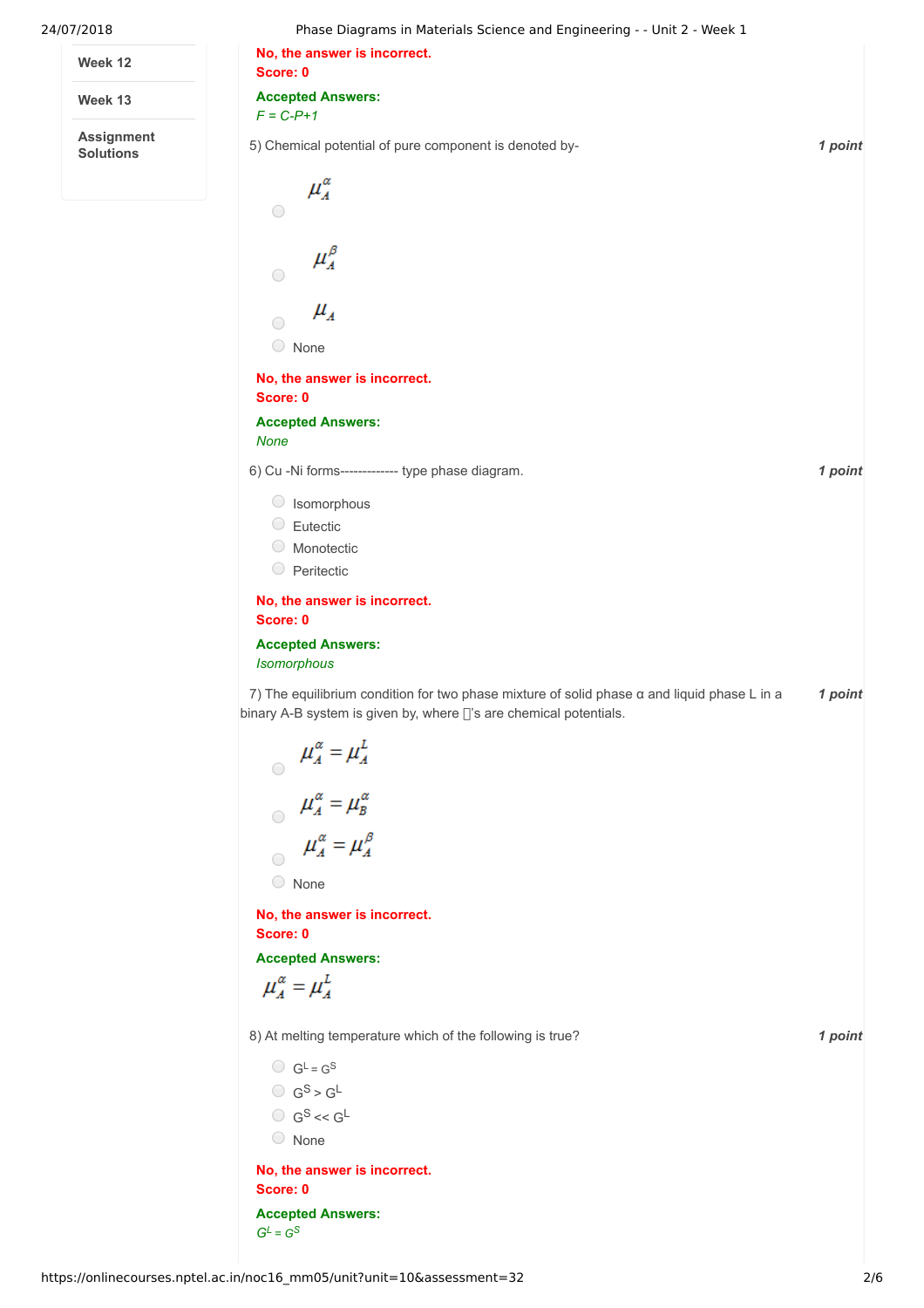#### 24/07/2018 Phase Diagrams in Materials Science and Engineering - - Unit 2 - Week 1

9) On cooling when a two-phase liquid plus solid transforms to a solid phase the transformation 1 point is --------------in nature.

| $\circ$ Eutectic                                                                                                                                       |         |
|--------------------------------------------------------------------------------------------------------------------------------------------------------|---------|
| O Peritectic                                                                                                                                           |         |
| <b>O</b> Peritectoid                                                                                                                                   |         |
| $\circ$ Eutectoid                                                                                                                                      |         |
| No, the answer is incorrect.<br>Score: 0                                                                                                               |         |
| <b>Accepted Answers:</b><br>Peritectic                                                                                                                 |         |
| 10) The boundary line between (liquid+solid) and (solid) regions must be part of                                                                       | 1 point |
| Solvus                                                                                                                                                 |         |
| Solidus                                                                                                                                                |         |
| $\circ$ Liquidus                                                                                                                                       |         |
| $\circ$ Tie-line                                                                                                                                       |         |
| No, the answer is incorrect.<br>Score: 0                                                                                                               |         |
| <b>Accepted Answers:</b><br><b>Solidus</b>                                                                                                             |         |
| 11 KCl in H <sub>2</sub> O at the equilibrium pressure, degree of freedom will be----?                                                                 | 1 point |
| $\circ$ 3                                                                                                                                              |         |
| $\bigcirc$ 4                                                                                                                                           |         |
| $\circ$ 2                                                                                                                                              |         |
| $\circ$ 0                                                                                                                                              |         |
| No, the answer is incorrect.<br>Score: 0                                                                                                               |         |
| <b>Accepted Answers:</b>                                                                                                                               |         |
| $\overline{2}$                                                                                                                                         |         |
| $12k$ <sup>+</sup> Cl <sup>-</sup> and Na <sup>+</sup> Cl <sup>-</sup> in H <sub>2</sub> O at the equilibrium pressure, degree of freedom will be----? | 1 point |
| $\circ$ 2                                                                                                                                              |         |
| $\circ$ 3                                                                                                                                              |         |
| $\circ$ 1                                                                                                                                              |         |
| $\bigcirc$ 4                                                                                                                                           |         |
| No, the answer is incorrect.<br>Score: 0                                                                                                               |         |
| <b>Accepted Answers:</b><br>3                                                                                                                          |         |
| 13) The entropy ____________ in an irreversible cyclic process.                                                                                        | 1 point |
| $\circ$ remain constant                                                                                                                                |         |
| $\circ$ increase                                                                                                                                       |         |
| $\circ$ decrease                                                                                                                                       |         |
| $\circ$ not change                                                                                                                                     |         |
| No, the answer is incorrect.<br>Score: 0                                                                                                               |         |
| <b>Accepted Answers:</b>                                                                                                                               |         |
| increase                                                                                                                                               |         |
| 14) Which statement is incorrect?                                                                                                                      | 1 point |
|                                                                                                                                                        |         |
| $\circ$ At constant pressure, H = E + P V                                                                                                              |         |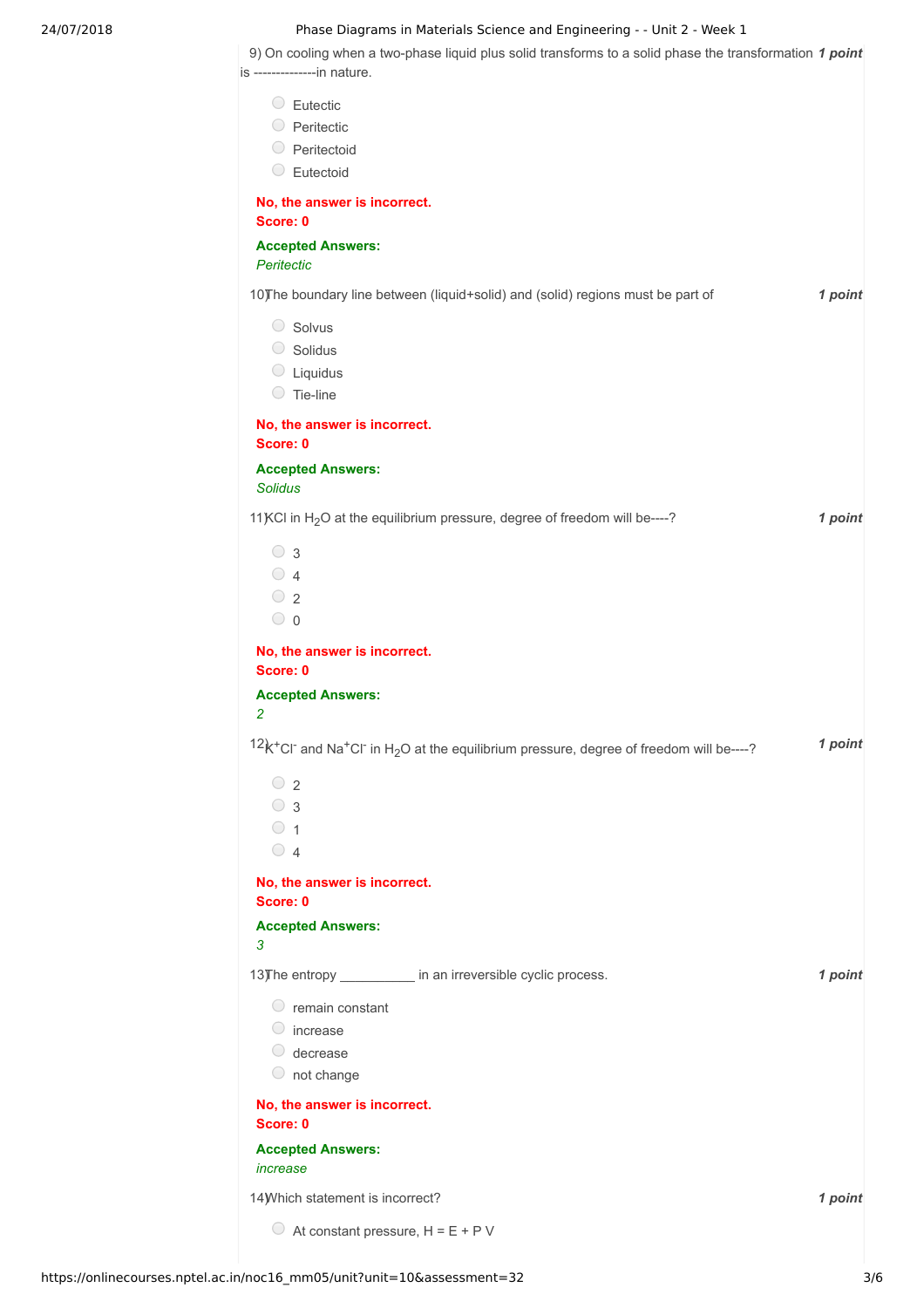#### 24/07/2018 Phase Diagrams in Materials Science and Engineering - - Unit 2 - Week 1

- $\circ$  The thermodynamic symbol for entropy is S
- $\circ$  Gibbs free energy is a state function
- For an endothermic process, H is negative.

#### **No, the answer is incorrect. Score: 0**

#### **Accepted Answers:** *For an endothermic process, H is negative.*

15) Which one of the following correctly indicates the relationship between the entropy of a **1 point** system and the number of different arrangements, w, in the system?

 $\circ$  s = kw  $\circ$  s = k lnw  $\bigcirc$  s = k/w  $\circ$  s = w/k

#### **No, the answer is incorrect. Score: 0**

**Accepted Answers:** *s = k lnw*

16) **16** From the following list, identify the properties which are equal in both vapour and liquid 1 point phases at equilibrium .

A.Temmperature B. Density C. Chemical Potential D. Enthalpy

 $\bigcirc$  A and B A and C C and D  $\bigcirc$  B and D

**No, the answer is incorrect. Score: 0**

**Accepted Answers:** *A and C*

17) *1 point* What is the entropy change for ice to melt?

$$
H_2O(s) \rightleftarrows H_2O(\ell) \quad \Delta H = \Delta H(\ell) - \Delta H(s) = 6 \, kJ \, / \, mole
$$

 $\bigcirc$  2.2 j/mol.k

- $\bigcirc$  22 j/mol.k
- $\bigcirc$  0.22 j/mol.k
- $\circ$  22 j/mol

**No, the answer is incorrect. Score: 0**

#### **Accepted Answers:**

*22 j/mol.k*

18) *Nhat is the effect on the shape of the free-energy curve for a solution if its interaction 1 point* parameter is positive

- $\circ$  Produces a curve which has one minimum
- $\circledcirc$  Produces a curve with no minimum and one maximum
- $\bigcirc$  Produces a curve which contains a maximum at low T
- $\bigcirc$  Produces a curve which contains a maximum at high T Answer

#### **No, the answer is incorrect.**

**Score: 0**

### **Accepted Answers:** *Produces a curve which contains a maximum at high T Answer*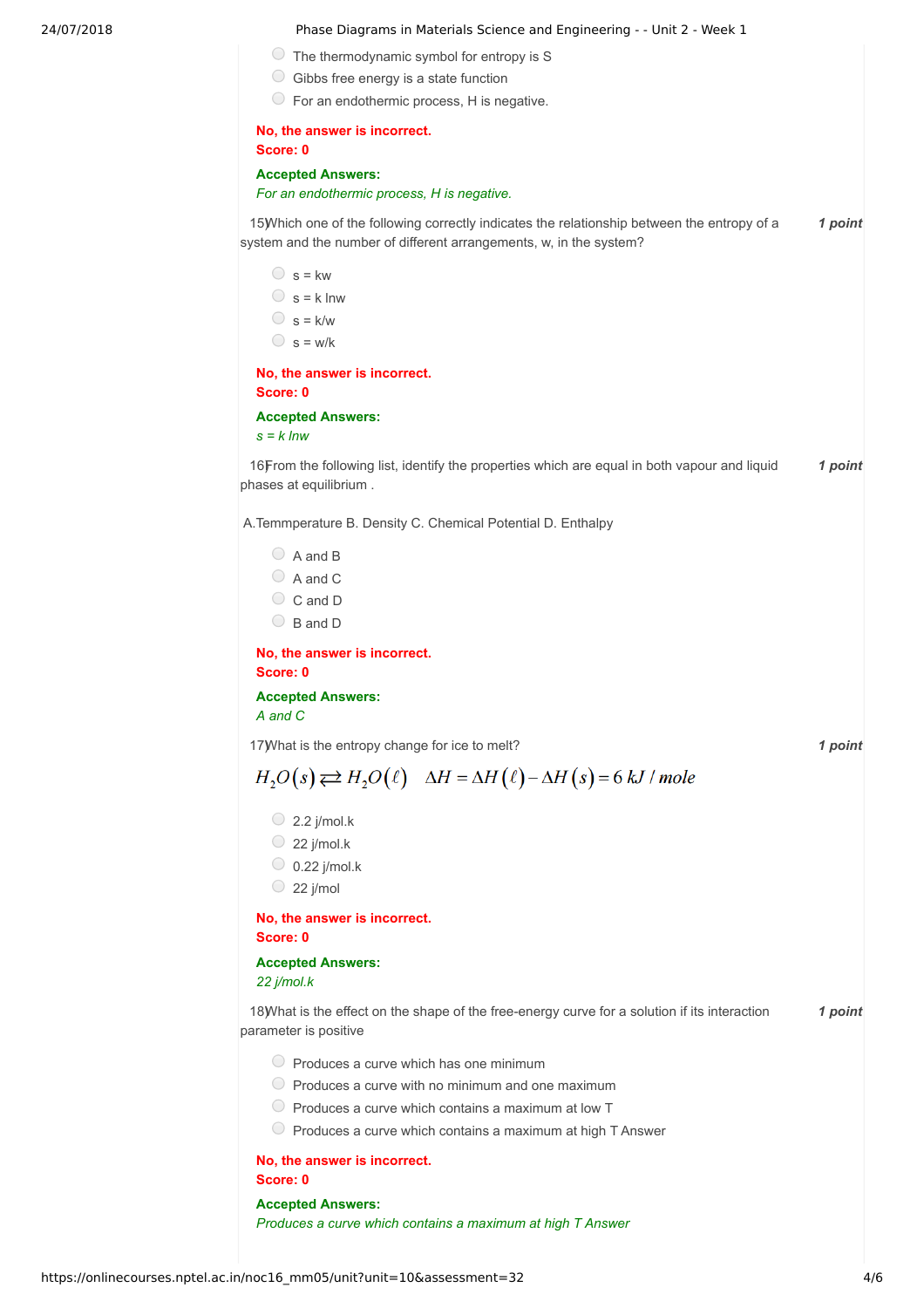19) *1 point* Cooling curve for a binary system:



Ministry of Human Resource Development